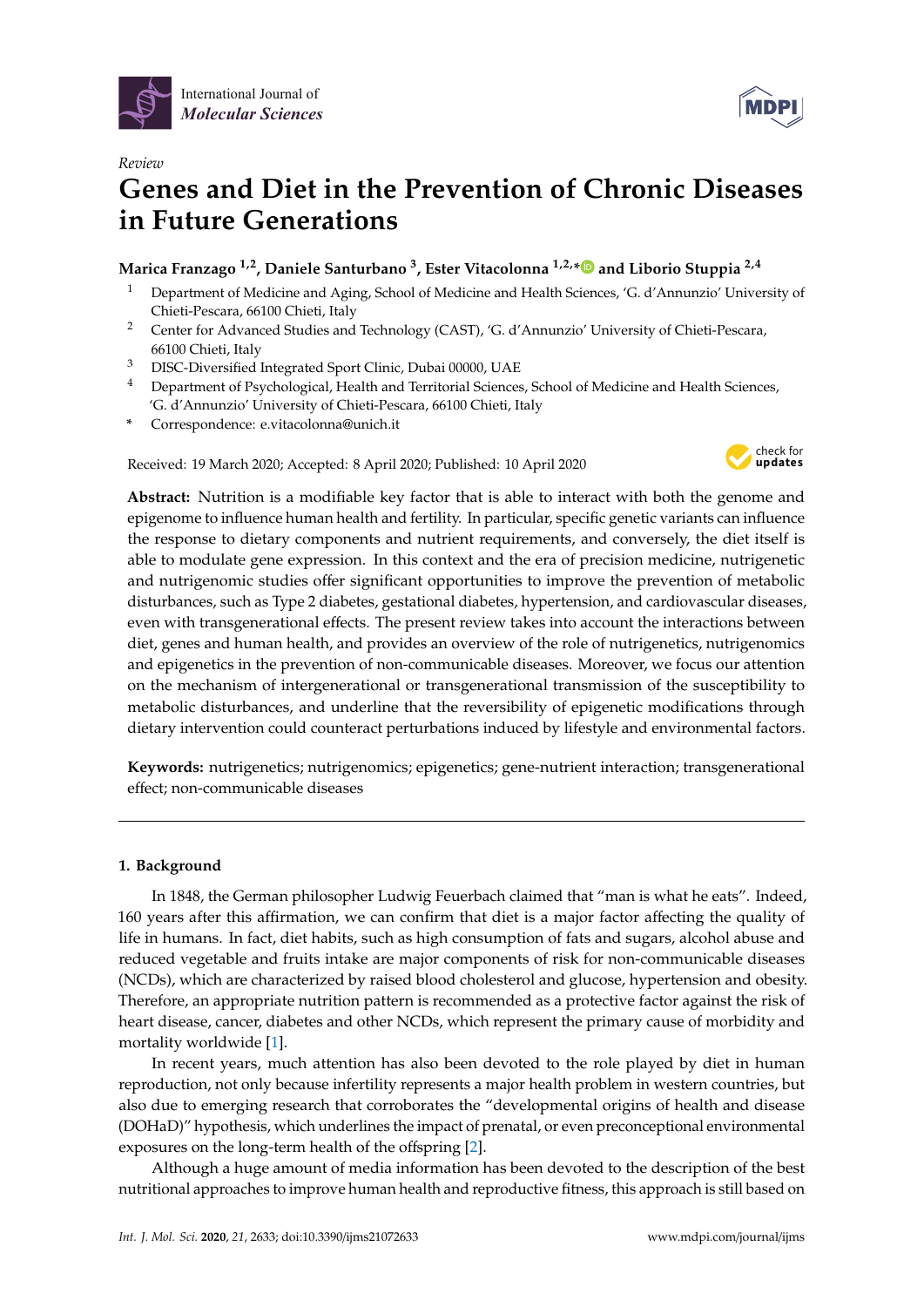the "one size fits all" model, which does not take in account the genetically determined interindividual variability in food metabolism.

In this review, we provide an overview on the recent literature data on this topic and of latest research findings in the fields of nutrigenetics, nutrigenomics and epigenetics.

#### **2. Dietary Habits and Human Reproduction**

The relationship between diet and fertility in males has been demonstrated by several reports that describe the effects of specific food on semen quality (for a review see Ricci et al. [\[3\]](#page-7-2)). In particular, it has been suggested that fruit and vegetables, vitamins A, C and E, folates, organ meat and fish have a positive effect on semen quality. On the other hand, trans fat, total fat, processed meat, dairy products and soy phytoestrogens are considered to induce a negative effect on spermatogenesis [\[3\]](#page-7-2).

Other dietary habits, such as intake of caffeine and tea, have also been suggested to influence male reproductive fitness in terms of fertilization rate, pregnancy rate and miscarriage rate [\[4\]](#page-7-3).

Confirmation of the relationship between diet and reproductive fitness also comes from studies reporting a positive effect of the Mediterranean diet (MedDiet) on the semen quality of male partners of couples attempting fertility treatment, and on in vitro fertilization (IVF) success rates among non-obese women [\[5,](#page-7-4)[6\]](#page-7-5).

Due to the current relevance of fertility issues it has been suggested that the influence of diet on fertility could be a specific topic for public health nutrition programs, especially because the correlation between diet and other risk factors assumes the shape of a vicious cycle [\[7\]](#page-7-6). In fact, dietary risk factors, such as high intake of saturated fat or sugar, are strongly related to obesity, which in turn represents a risk factor for both male and female infertility. Obesity can be related to psychosocial risk factors, such as depression anxiety and stress, which are well-known to reduce fertility. Furthermore, sociodemographic risk factors could be a possible cause of unhealthy diet. In this view, diet appears to play a central role in the network of environmental factors that are able to affect human health and fertility.

Despite all the data that support a crucial role played by the diet in a couple's reproductive fitness, some discrepancies can be noted among different studies. Inconsistencies in the reported effect of different foods were analyzed by Gaskins and Chavarro [\[8\]](#page-7-7), who demonstrated that the role played by some elements in human fertility, such as vitamin D, antioxidants, long chain omega 3, fatty acid and dairy products is not yet clear. Moreover, very recent studies on folic acid and zinc supplementation in male partners did not show an improvement in semen quality or live birth rates in couples undergoing infertility treatment [\[9\]](#page-7-8). A possible explanation for these discrepancies is that people are not genetically identical and the presence of specific genetic variants can influence metabolism, therefore, the effect of diet may be variable. In other words, a specific nutrient may provide benefit to some individuals but not to others, based on their different genotype. This makes it necessary to develop personalized nutrition plans based on the different genetic make-up of each subject, that is, nutrigenetic programs [\[10\]](#page-7-9).

#### **3. Nutrigenetics and Human Health**

Nutrigenetics can be defined as the field of nutritional genomics, which studies (i) the role of specific genetic variants, in the form of single nucleotide polymorphisms (SNPs), in the modulation of the response to dietary components, and (ii) the implications of such interaction, including the influence on health status and predisposition to nutrition-related diseases [\[11](#page-7-10)[,12\]](#page-7-11) (Figure [1\)](#page-2-0). Thus, the primary aim of nutrigenetics is to design effective, personalized nutritional strategies that not only result in body weight loss but also prevent metabolic disturbances such as Type 2 diabetes (T2DM), hypertension, dyslipidaemias, and cardiovascular disease (CVD).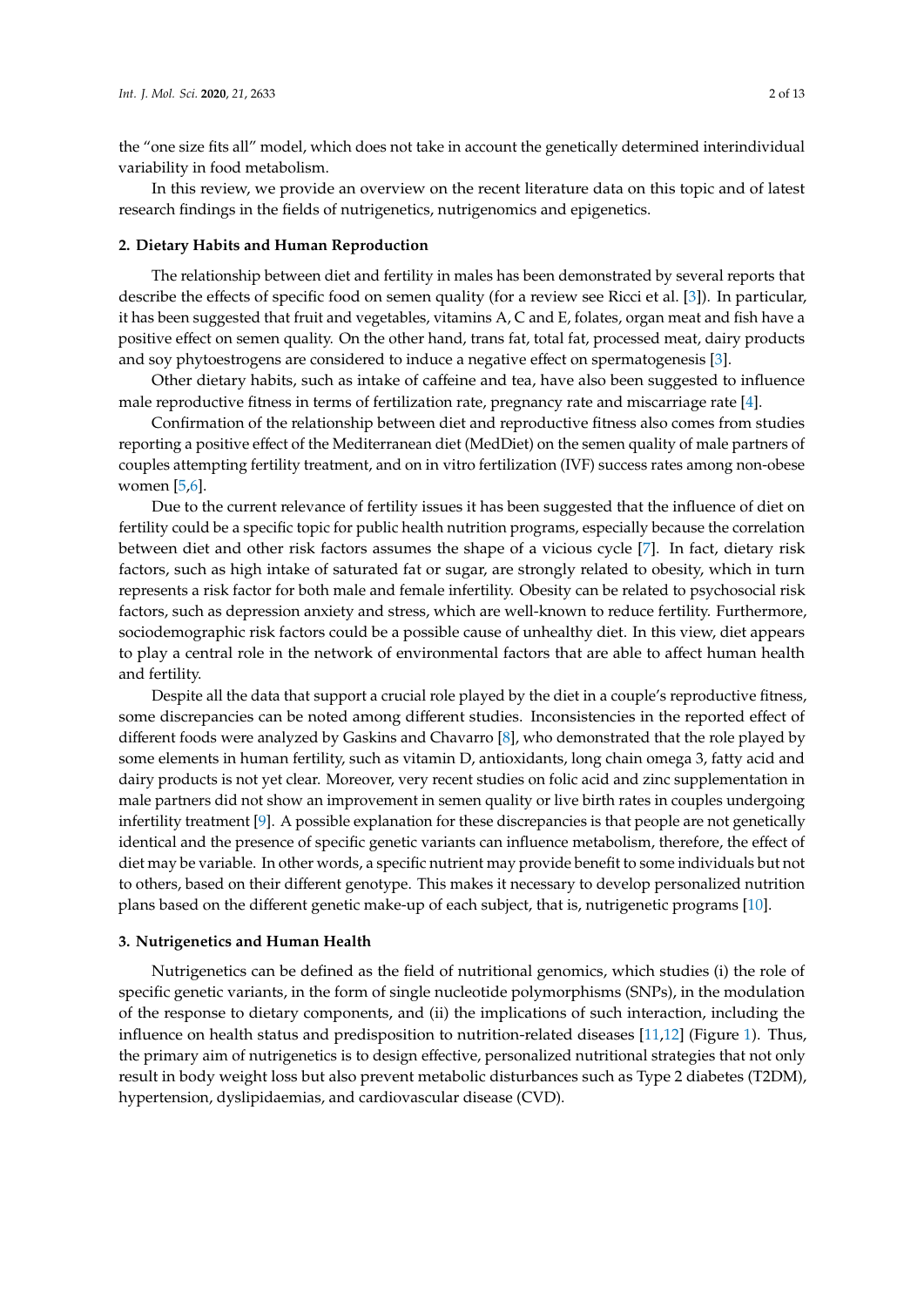<span id="page-2-0"></span>

**Figure 1.** Interactions among genes, diet and human health. **Figure 1.** Interactions among genes, diet and human health.

Several genes within our genome are known to influence the metabolism of nutrients  $[13]$ . The main genes, whose variants are related to body weight loss in response to hypocaloric diets and/or physical activity programs in adults, are involved in the regulation of lipid metabolism and adipogenesis; others are related to carbohydrate metabolism, energy intake and expenditure, and the circadian system [\[13\]](#page-7-12). Of note, it has also been demonstrated that variants in taste, olfactory and texture-related genes can influence perception and preferences for certain foods, which affects the  $s$ usceptibility to nutrition-related conditions [\[14\]](#page-7-13).

There are well-documented examples of clinically significant nutrigenetic interactions including: (i) saturated fats intake*, APOA2 2265T > C* variant and BMI [\[15\]](#page-8-0); (ii) coffee intake, gene variants mostly involving adrenergic receptors and hypertensive response [\[16\]](#page-8-1); and (iii) folic acid supplementation,  $\overline{a}$ *MTHFR* gene variants, homocysteine levels and CVD risk [\[15\]](#page-8-0).

Among genetic variants related to nutrition, a key role is played by SNPs in the *FTO* gene affecting body weight and body composition. In fact, carriers of the *FTO* rs9939609 *AA* genotype are likely to be more obese than non-carriers of the *A* risk allele [\[17\]](#page-8-2). This variant is considered one of the strongest risk factors for polygenetic obesity. Nevertheless, it has been demonstrated that the increased susceptibility to obesity induced by the *A* risk allele can be modified by either physical activity or reduction in energy intake. This provides an example of how the genetic susceptibility to several NCDs can be modulated through positive lifestyle changes [\[18\]](#page-8-3). Another study found a gene–diet interaction with the MedDiet for both the *FTO* rs9939609 and for the *MC4R* rs17782313, which showed a higher T2DM risk in carriers of the variant alleles as compared to wild-type subjects when the MedDiet was not complied with. These associations disappear when there is high adherence to the MedDiet [\[19\]](#page-8-4). Several studies have also reported the interactions between *TCF7L2* rs7903146 (*C* > *T*) and dietary components in modulating T2DM risk [\[20](#page-8-5)[–23\]](#page-8-6). In fact, wholegrain intake was inversely associated with T2DM risk among *CC* carriers, whereas this protective effect was inhibited by the presence of the *T*-allele. These examples demonstrate the complexity of nutrigenetics in terms of influences, that is, the different genetic predisposition in various populations, as well as the environmental factors that can influence the gene–nutrient association.

Accordingly, based on the specific genotype, different individuals metabolize lipids, carbohydrates and folates in different ways and have a specific response to identical diets. Nutrigenetic tests are currently used in specific circumstances for selecting an appropriate diet in patients at risk of different conditions. For example, our group, by using a simple panel of nine nutrigenetic variants, demonstrated an increased risk of gestational diabetes mellitus (GDM) in women carriers of the *TT* genotype of the *TCF7L2* gene (OR 2.5) [\[24,](#page-8-7)[25\]](#page-8-8). Moreover, an association between variants in *PPARG2*, *APOA5*, *MC4R*, *LDLR* and *FTO* genes and lipid parameters has been detected [\[24–](#page-8-7)[26\]](#page-8-9). The diagnosis of GDM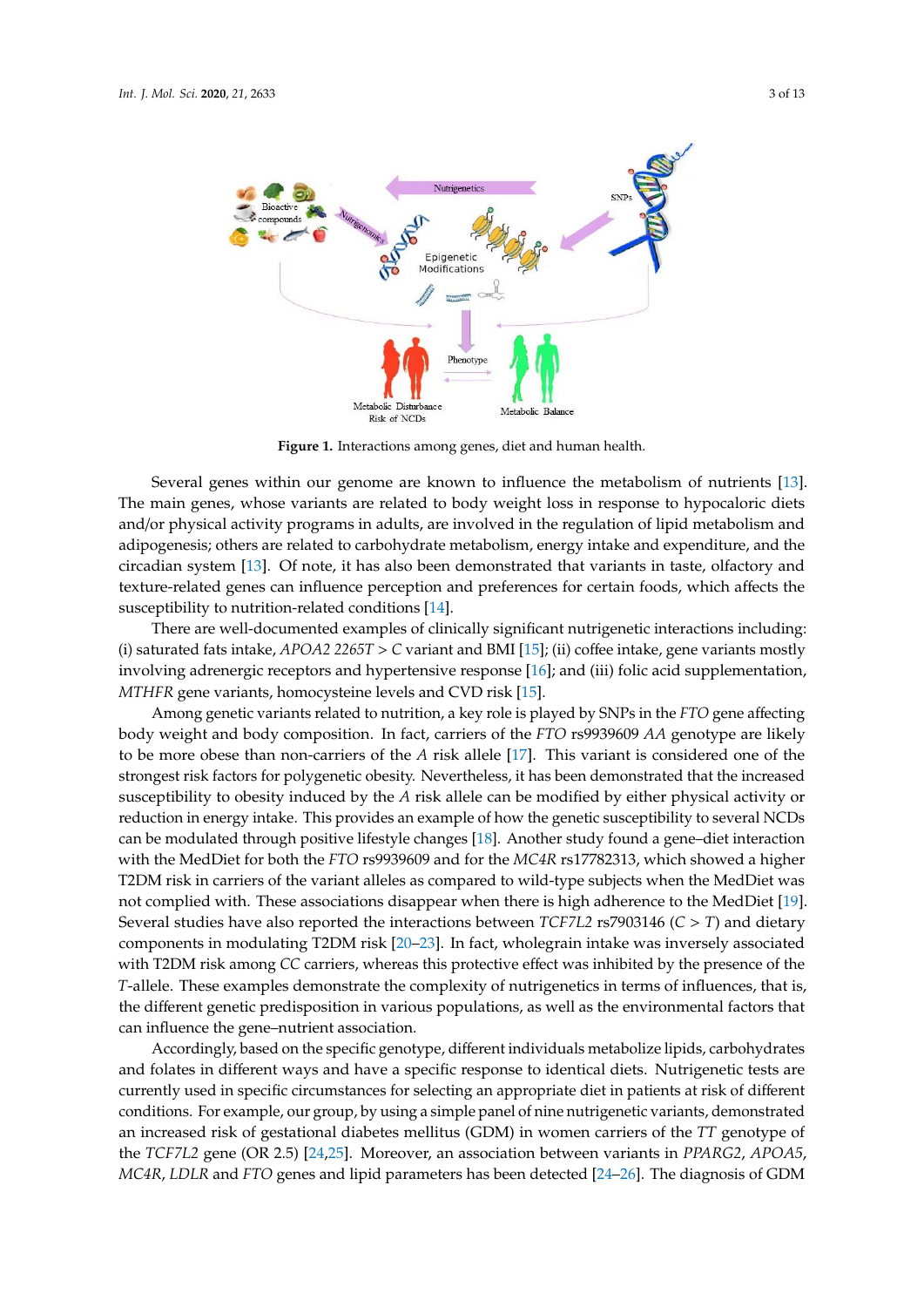allows the identification of a population that is highly vulnerability to T2DM and metabolic syndrome, providing an easy and ideal tool that matches routine anthropometric and biochemical factors, dietary assessments and genetic make-up in clinical practice [\[25](#page-8-8)[,26\]](#page-8-9). The integration of precision nutrition into routine clinical care is a growing challenge, and this approach, once validated, could help improve not only the personalized nutrient intake but also the early identification and stratification of women at increased risk. However, this is just an example of a specific condition in which the daily intake of food and the effect on body size and on clinical parameters can be easily assessed. Moreover, adherence to a specific diet by women affected by a condition that could influence the health of the fetus is expected to be very high. On the other hand, correct information about dietary habits are more difficult to obtain when dealing with the general population and couples trying to have a child.

Some studies have shown that individuals can be inaccurate and may alter dietary patterns when asked to report their dietary intake [\[27](#page-8-10)[,28\]](#page-8-11). In our experience, Italian males with fertility problems usually report almost full adherence to a Mediterranean diet even when their BMI index and clinical parameters strongly suggest unhealthy diet habits [unpublished data]. This represents a real weakness in any kind of diet strategy based on reducing the intake of dangerous food since patients often are not fully aware of their diet habits.

In the last decade about >2 million direct-to-consumer tests have been sold by different companies. These tests can be ordered on the internet without any medical prescription and are often offered under the label of "lifestyle" genetic testing, by-passing the more stringent legislation covering clinical and medical devices/services [\[29,](#page-8-12)[30\]](#page-8-13). Ethical and legal issues are involved in these procedures, including the complexity of data interpretation, doubts about the clinical significance of results and management of the information. Finally, establishing for whom and to what extent a nutrigenetic test is considered clinically useful can be controversial. In addition to the above, the confusion generated about the meaning and scope of their potential results for consumer/patient has been seriously questioned, as such tests can generate unrealistic hopes or cause a false sense of security or undue anxiety [\[30,](#page-8-13)[31\]](#page-8-14). Although this debate is still ongoing, we underline that both pre-test and post-test genetic counselling should be provided for nutrigenetic panels. Several elements should be addressed before and after nutrigenetic testing including: (i) the nature of the test and its results, (ii) utility of the test, (iii) meaning/scope of the results, and (iv) risks [\[30\]](#page-8-13).

However, another important topic in this field is the recent discovery that not only can a specific genetic variant influence the metabolism of specific foods, but diet itself is able to modify gene expression. This leads us to discuss one of the most interesting issues in this field, that is, the epigenetic consequences of diet on human reproduction.

#### **4. Epigenetics, Diet and Human Health**

Epigenetics focus on the molecular processes that modulate gene expression without changing the DNA sequence, such as DNA methylation, histone modification, and microRNA (miRNA) regulation [\[32\]](#page-8-15). In this context, to date, nutritional epigenetics, that is, the study of changes in gene expression induced by bioactive dietary compounds, is emerging as a novel topic in studies investigating the impact of nutrition on health [\[33\]](#page-8-16) (Figure [1\)](#page-2-0).

Nutrition is one of the most modifiable factors able to affect DNA methylation pathways. It has been demonstrated that nutrition can influence the epigenetic regulation of DNA methylation in different ways by altering the substrates and cofactors necessary for this process, by changing the activity of enzymes regulating the one-carbon cycle or by playing a role in DNA demethylation activity [\[34\]](#page-8-17).

The most important effect of diet on the epigenetic modulation of gene expression is represented by early life nutritional experiences that are able to induce persistent metabolic and physiological changes through altered epigenetic profiles, leading to different susceptibility to various chronic diseases in later life [\[35\]](#page-8-18). In this view, prenatal exposure to different elements plays a critical role.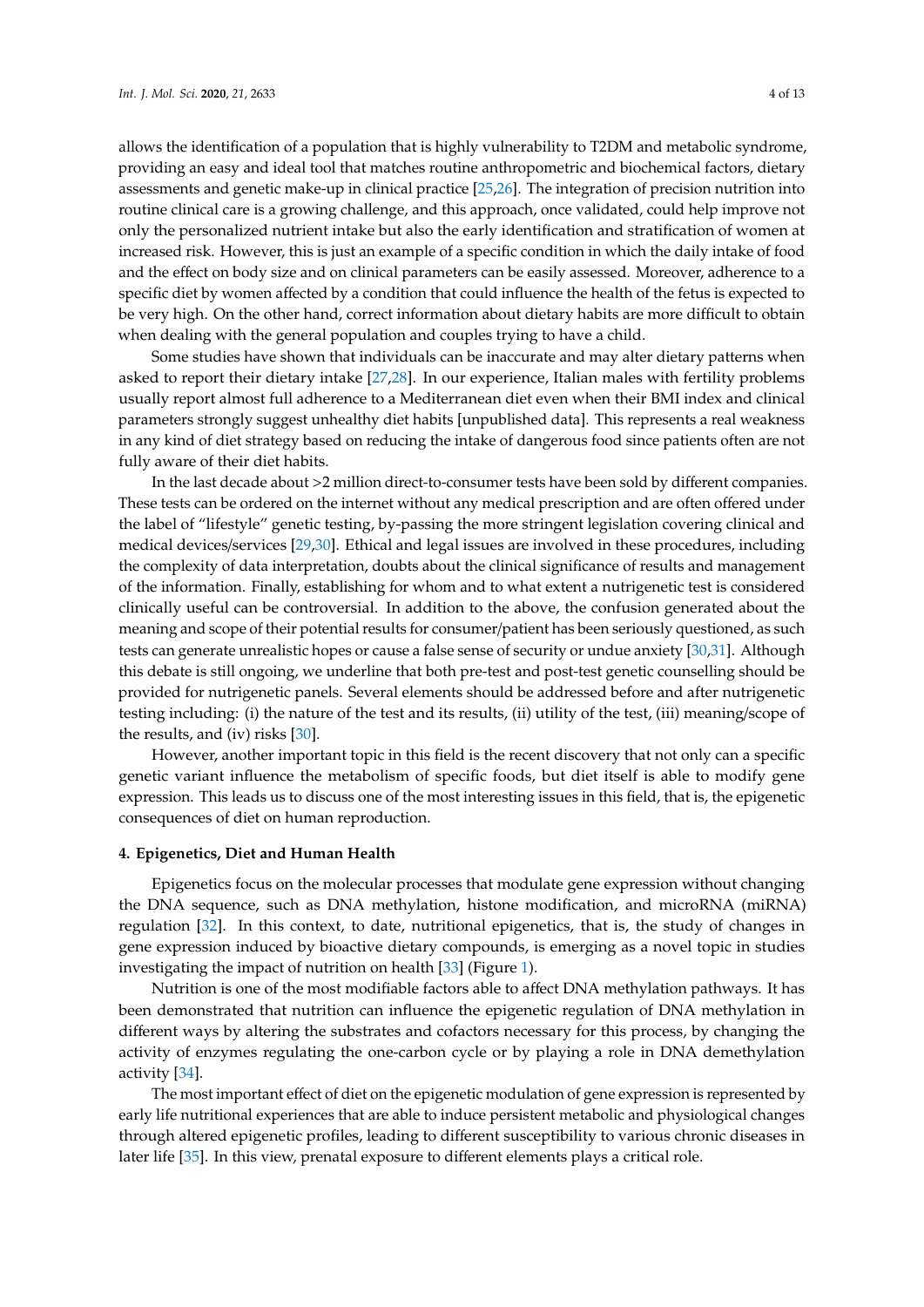In fact, maternal malnutrition and/or over-nutrition during the pre and postnatal period are the main stressors that are able to influence offspring outcomes and adult phenotypic consequences, by increasing the susceptibility to metabolic disease [\[2,](#page-7-1)[36\]](#page-9-0).

An epigenetic link between unbalanced maternal diet during pregnancy, fetal growth and CVD risk in adulthood has been consistently demonstrated, for example, DNA methylation levels at genes regulating cortisol levels, tissue glucocorticoid action and blood pressure have been associated with both early-life parameters and cardiometabolic risk factors [\[37\]](#page-9-1). Significant seasonal variations in maternal methyl-donor nutrient intake during the periconceptional period influence several maternal plasma biomarkers that predict changes in the methylation at metastable epialleles in lymphocytes and hair follicles in infants postnatally [\[38\]](#page-9-2). In addition, maternal obesity can lead to DNA methylation changes, which are present at birth and remain postnatally. In fact, the study of maternal obesity, with or without GDM, has shown many differentially methylated sites in DNA from the umbilical cord blood of offspring, and from 4–5 year-olds and 9–16 year-olds [\[39](#page-9-3)[,40\]](#page-9-4).

Thus, maternal nutrition can be considered as a major influence on resetting the epigenome in the early embryo because it affects offspring phenotype through alterations of oocyte maturation, oocyte provisioning, and oocyte stores of mitochondria and metabolites. In particular, the cytoplasmic constituents respond to maternal nutrition in a specific way: dietary fat increases lipid droplet size and composition, micronutrients influence DNA methylation and alterations in dietary lipid and sugars affect mitochondrial activity [\[41\]](#page-9-5). In this regard, the oocyte quality, mitochondrial function, and fertility in animal models can be restored by caloric restriction or omega-3-enriched diet, which suggests that these alterations can potentially be modified by nutritional or targeted therapeutic interventions [\[42](#page-9-6)[,43\]](#page-9-7). In addition, it has been demonstrated that maternal methyl donor supplementation can reverse DNA hypomethylation induced by endocrine-disrupting chemicals in early development [\[44\]](#page-9-8).

Recent studies have confirmed that males also transmit epigenetic modifications to the offspring, thus influencing not only embryo growth but also lifetime health [\[44,](#page-9-8)[45\]](#page-9-9).

Epigenetic alterations can affect male germ cell development at different phases. Environmental or lifestyle insults such as toxins, endocrine disrupters, smoking, and obesity can affect sperm during development in the testes or during maturation in the epididymis [\[46,](#page-9-10)[47\]](#page-9-11). In particular, it has been demonstrated that sperm from obese glucose-intolerant males show distinct small noncoding RNA (sncRNA) expression and DNA methylation profiles as compared to lean, normal-glucose tolerant subjects. Alterations in DNA methylation affect differential methylation clusters within genes known to contain SNPs related to obesity, such as *FTO*, *MC4R* and others. In addition, remodeling of the obesity-associated sperm DNA methylation pattern in a separate cohort of men as a result of bariatric surgery has also been observed. This specific remodeling involved gene regulators of appetite control (such as *MC4R*, *BDNF*, *NPY*, *CR1*) or metabolism (such as *FTO*, *CHST8*, *SH2B1*) [\[48\]](#page-9-12). These results were corroborated by Soubry et al. [\[49\]](#page-9-13) who confirmed that male overweight and obesity status is traceable in the sperm epigenome. In fact, these authors demonstrated lower methylation percentages at the *MEG3*, *NDN*, *SNRPN* and *SGCE*/*PEG10* differentially methylated regions (DMRs) as well as a slight increase in DNA methylation at the *MEG3-IG* DMR and *H19* DMR in sperm of overweight or obese men.

Although the above reported studies do not make it possible to clarify if altered sperm methylation was due to obesity itself or to the dietary lifestyle of the patients, taken together these observations demonstrate the presence of a link between nutrition and sperm epigenetic patterns. Therefore, it is possible that sperm epigenetic modifications can be transmitted to the offspring, which may lead to paternal epigenetic inheritance of metabolic disorders (paternal origins of health and diseases (POHaD)) [\[50\]](#page-9-14). Thus, it has been proposed that a nutrition-linked mechanism passed through the male line is able to influence the longevity and the risk for cardiovascular and diabetes mellitus mortality when either the father or the paternal grandfather have been exposed to an excess of food from 9–12 years of age [\[51–](#page-9-15)[53\]](#page-9-16).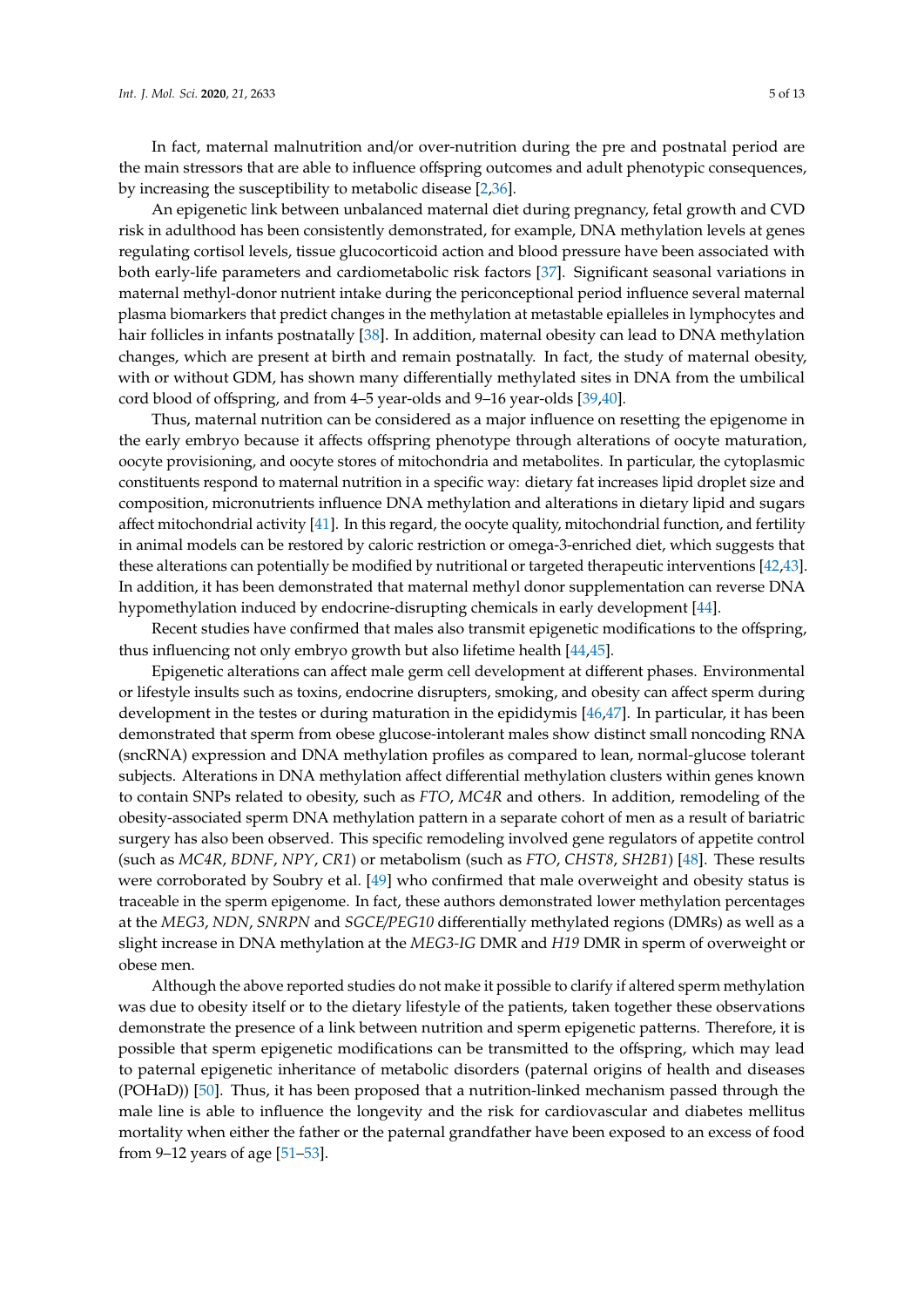Thus, the modifications of the epigenetic landscape by dietary compounds can affect overall health but also the reproductive health of both sexes, and the stressors of both parents, even before conception, and they can shape the development and life-course trajectory of the embryo and fetus [\[47,](#page-9-11)[54](#page-9-17)[–56\]](#page-10-0).

In light of the above, the "epigenetic diet" could be a promising approach to neutralize epigenomic aberrations caused by exposure to environmental contaminants. Increasing evidence has shown the beneficial health outcomes induced by bioactive dietary compounds such as isothiocyanates in broccoli, genistein in soybean, epigallocatechin-3-gallate in green tea, resveratrol in grape, and ascorbic acid in fruits, which modify the epigenome [\[57\]](#page-10-1).

#### **5. Other Viewpoints**

Although current evidence is accumulating to support the interplay between parental diet, genes and offspring health, conversely, some works identify the failure of the gene-centric (i.e., DNA and epigenetic) paradigm in clinically relevant research [\[58\]](#page-10-2).

Following an analysis of the history of the gene-centrism perspective and reassessing the fundamentals of evolutionary theory, Bonduriansky et al. suggested that non-genetic inheritance, which encompasses epigenetic, environmental, behavioural, and cultural factors, could play an important role in evolution, by imposing transgenerational effects and generating heritable variations in a broad array of traits in all organisms [\[59](#page-10-3)[–61\]](#page-10-4).

The maternal resources hypothesis proposes a novel conceptualization of inheritance and evolution, in which non-genetic vectors, including accumulative maternal effects (i.e., maternal prenatal energy metabolism and maternal postnatal physical activity), socio-environmental and phenotypic evolution, are the predominant causal factors for the health of future generations [\[62\]](#page-10-5). Thus, in this evolutionary context, the "overconsumption" that leads to metabolic disease is due not to dietary factors per se, but rather to physical inactivity caused by increments in energy intake and non-genetic evolutionary processes with the adipogenic partitioning of nutrient-energy [\[62](#page-10-5)[–64\]](#page-10-6).

In this critical hypothesis, diet is an essential component of health, however it may be a trivial risk factor in the case of chronic diseases [\[65,](#page-10-7)[66\]](#page-10-8), suggesting that macronutrients can have metabolic effects dependent of the individual physiologic context (e.g., physical activity level) [\[65\]](#page-10-7). In addition, the role of diet in chronic diseases has been highly controversial [\[66\]](#page-10-8). Some of this controversy was prompted by the publication of epidemiologic reports supporting memory-based methods to measure dietary intake [\[27,](#page-8-10)[28](#page-8-11)[,65](#page-10-7)[,67\]](#page-10-9) even though these methods can produce inaccurate dietary data collection, resulting in spurious associations and effects [\[27\]](#page-8-10).

Considering these discordant viewpoints, further interventional and longitudinal research with a rigorous approach is essential in order to explore the possible role of epigenetic mechanisms and diet as mediators of the consequences for future generations.

#### **6. Future Perspectives**

There are great expectations for nutrigenetics, especially in regard to studies related to its future beneficial application in health promotion and for personalized nutrition in the prevention of chronic illnesses. Although studies that provide a comprehensive understanding of the interaction between diet, genes and human health require further effort, the identification of optimal interventions could modulate pre-existing genetic risks, thus reducing the susceptibility to lifestyle-related diseases. To that aim, the notions of nutrigenetics and nutrigenomics should no longer be considered as two independent mechanisms of correlation between food and gene expression, but should rather be seen as two interacting patterns.

Recently, it has been suggested that lifestyle modifications, including personalized diet and physical activity intervention, may impact on obesity through changes in the expression level of the *FTO* and *IRX3* genes. However, this effect is mediated by the genotype of *FTO*, which is capable of modulating the impact of lifestyle changes on its own expression [\[68\]](#page-10-10). These findings have highlighted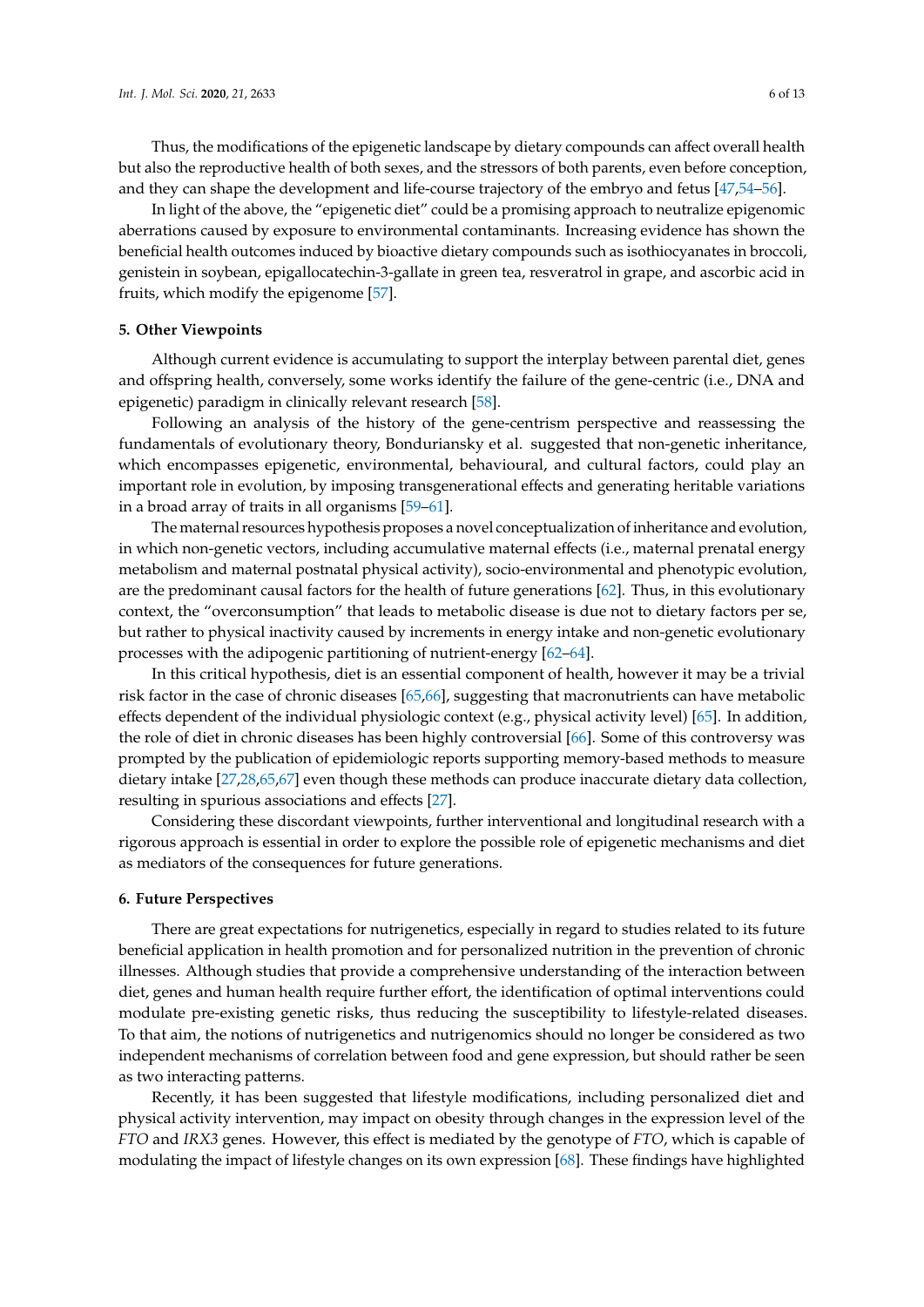how important gene variants related to nutrients and metabolism are, especially in terms of a possible link between dietary intake and gene expression and their related functions [\[69\]](#page-10-11).

On the other hand, attention must also be paid to nutrigenomic studies that focus on the role of nutrition in the health of individuals and their offspring.

Over the last three decades, some evidence from both animal and human studies has indicated epigenetic mechanisms as possible mediators for developmental programming of obesity and T2DM via parental exposure. In general, studies have focused on one of three broad environmental factors, both during and before pregnancy: (i) altered diet/nutrition, (ii) toxin exposure, and (iii) stress and have demonstrated alterations in the course of embryonic development and possible phenotypic changes into adulthood. As for the diet, animal model research has identified tissue-level epigenetic alterations in the fat, muscle, pancreas and liver biopsies from the offspring of mothers fed with specific diets [\[70–](#page-10-12)[74\]](#page-10-13). On the other hand, due to ethical and clinical limitations, most human studies have examined epigenetic profiles mainly in placenta, offspring umbilical cord or infant blood as surrogate markers of metabolic tissue-level epigenetic modifications [\[39,](#page-9-3)[40,](#page-9-4)[75](#page-10-14)[–79\]](#page-11-0). The vast majority of these studies have focused on DNA methylation, while miRNA expression and histone modifications need to be better understood. In this regard, miRNAs have been investigated as possible biomarkers of epigenetic modification in maternal diet-induced obesity, especially in mice. Maternal high-fat diet and a high simple-carbohydrate diet may cause a programmed increase in *miR-126*, leading to a reduction in the insulin receptor substrate-1 expression in epididymal white adipose tissue of male offspring [\[80\]](#page-11-1). Moreover, maternal high-fat diet consumption can affect the early lipid metabolism of offspring by modulating hepatic β-oxidation-related genes and miRNA expression [\[81\]](#page-11-2). Taken together, these findings strongly suggest that such mechanisms may contribute to metabolic disturbances in adult life.

Although the literature is mainly concerned with maternal epigenetic and gestational effects, there is evidence that supports paternal contributions in modulating an offspring's health outcomes [\[81–](#page-11-2)[86\]](#page-11-3). The findings from animal studies show clearly that the dietary perturbation (e.g., high-fat diet) can influence several phenotypes in the next generation including body weight, fat distribution, abnormalities in glucose tolerance, as well as reproductive health [\[83](#page-11-4)[,87](#page-11-5)[–89\]](#page-11-6).

On the other hand, undernutrition, such as low protein diet, caloric restriction or intermittent fasting, can also have an impact on progeny phenotypes including changes in cholesterol and lipid metabolism, glucose control, and other cardiovascular risk factors in the offspring [\[85,](#page-11-7)[90–](#page-11-8)[94\]](#page-11-9). In fathers who were fed a low-protein and high-fat diet, sperm cells displayed global DNA hypomethylation and altered miRNA expression [\[89\]](#page-11-6).

In addition, epigenetic stressors including endocrine-disrupting chemicals, alcohol and nicotine abuse, can cause intergenerational reproductive health and metabolism effects [\[95–](#page-12-0)[100\]](#page-12-1). In the context of endocrine-disrupting chemicals, transgenerational effects on brain, behavior, and reproduction have been documented [\[95](#page-12-0),101-[103\]](#page-12-3). For example, in one of the earliest studies, which reported the paternal effect, it was demonstrated that the exposure of pregnant rats to high levels of vinclozolin during fetal gonadal development induced decreased sperm number and motility in F1, F2, F3, and F4 generations, with 8% of males developing infertility [\[95\]](#page-12-0). Recently, some studies have supported the idea that various RNAs in testis, spermatozoa, and seminal fluid can act as epigenetic vectors of inheritance by which paternal environmental state influences metabolic and non-metabolic phenotypes in offspring [\[104–](#page-12-4)[107\]](#page-12-5). Particularly, miRNAs in testis may modulate spermatogenesis, while miRNAs in spermatozoa and seminal fluid may influence early fetal development through interactions with the endometrial environment [\[50\]](#page-9-14). Although it is increasingly clear from animal models that the sperm epigenome carries some information from father to child, this evidence is still lacking in humans and it should be better explored.

Although the current evidence has been questioned by some studies [\[58](#page-10-2)[,64](#page-10-6)[,108\]](#page-12-6), the data in the literature are accumulating in support of the potential role of epigenetic and genetic patterns of parents in offspring health. Therefore, comprehensive knowledge of the epigenetic modifications induced by unhealthy parental lifestyles or by exposure to environmental insults in the periconceptional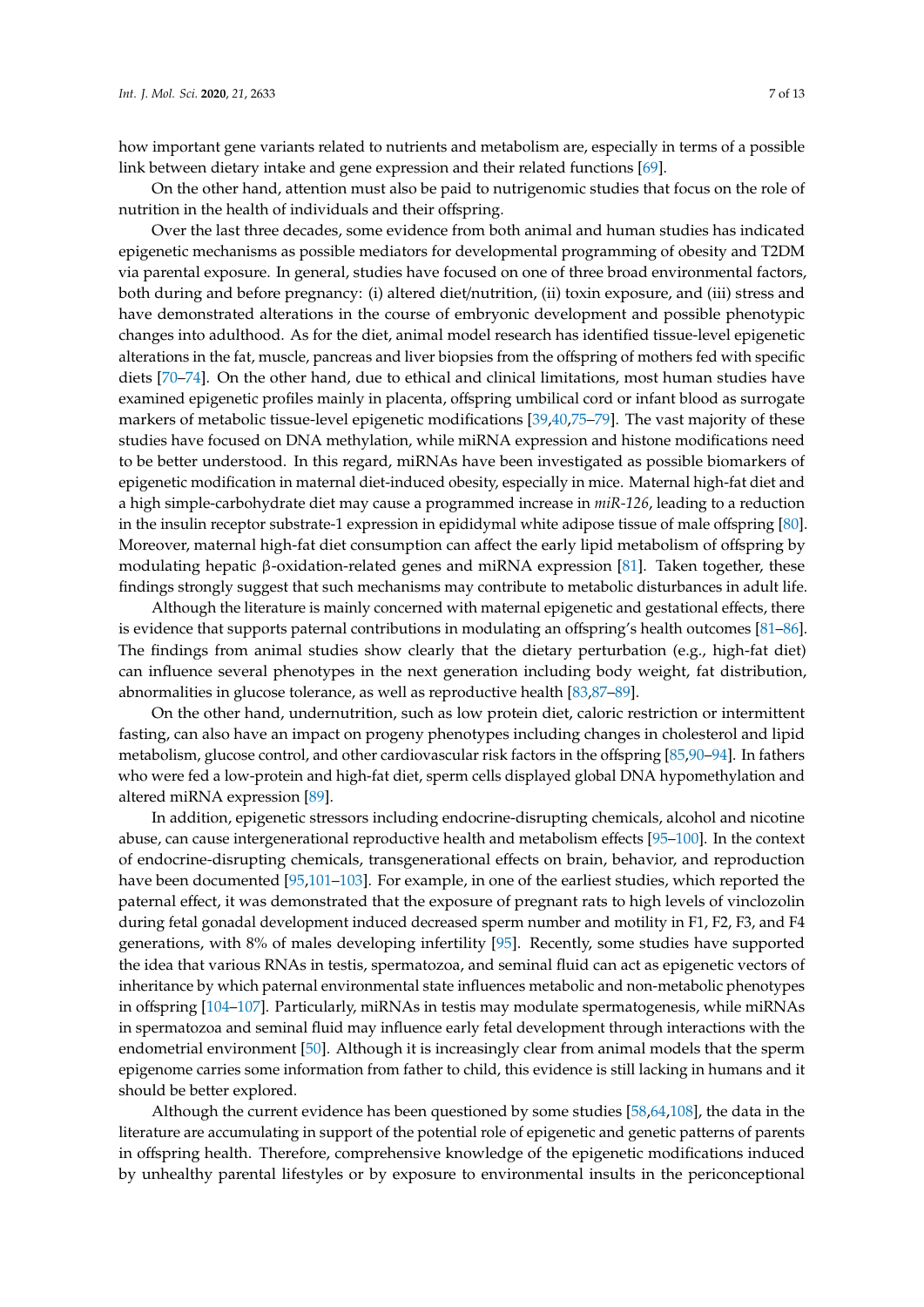period could provide useful insights for the prevention of long-term disease in the offspring. There is emerging data that suggest the predictive power of epigenetic markers in gametes. For example, the studies of Jenkins et al. [\[109\]](#page-12-7) demonstrated the utility of epigenetic screening of mature sperm for the identification of various fertility-related diseases and for successful assessment in assisted reproductive techniques.

Dietary patterns, nutrients and bioactive compounds interact with metabolic traits through epigenetic mechanisms; thus, they represent attractive therapeutic targets. Recently, a potential protective role of bioactive dietary compounds in neutralizing epigenetic aberrations induced by several environmental factors has been suggested. [\[57\]](#page-10-1). Nutrigenetics, nutrigenomics, as well as epigenetic diet are being more widely explored so that their implementation can become an innovative and effective measure for the protection of human health, especially for future generations.

**Funding:** This research received no external funding.

**Conflicts of Interest:** The authors declare no conflict of interest.

#### **References**

- <span id="page-7-0"></span>1. Di Daniele, N. The Role of Preventive Nutrition in Chronic Non-Communicable Diseases. *Nutrients* **2019**, *11*, 1074. [\[CrossRef\]](http://dx.doi.org/10.3390/nu11051074) [\[PubMed\]](http://www.ncbi.nlm.nih.gov/pubmed/31096558)
- <span id="page-7-1"></span>2. Oestreich, A.K.; Moley, K.H. Developmental and Transmittable Origins of Obesity-Associated Health Disorders. *Trends Genet.* **2017**, *33*, 399–407. [\[CrossRef\]](http://dx.doi.org/10.1016/j.tig.2017.03.008) [\[PubMed\]](http://www.ncbi.nlm.nih.gov/pubmed/28438343)
- <span id="page-7-2"></span>3. Ricci, E.; Al-Beitawi, S.; Cipriani, S.; Alteri, A.; Chiaffarino, F.; Candiani, M.; Gerli, S.; Viganó, P.; Parazzini, F. Dietary habits and semen parameters: A systematic narrative review. *Andrology* **2018**, *6*, 104–116. [\[CrossRef\]](http://dx.doi.org/10.1111/andr.12452) [\[PubMed\]](http://www.ncbi.nlm.nih.gov/pubmed/29266782)
- <span id="page-7-3"></span>4. Salas-Huetos, A.; Bulló, M.; Salas-Salvadó, J. Dietary patterns, foods and nutrients in male fertility parameters and fecundability: A systematic review of observational studies. *Hum. Reprod. Update* **2017**, *23*, 371–389. [\[CrossRef\]](http://dx.doi.org/10.1093/humupd/dmx006) [\[PubMed\]](http://www.ncbi.nlm.nih.gov/pubmed/28333357)
- <span id="page-7-4"></span>5. Karayiannis, D.; Kontogianni, M.D.; Mendorou, C.; Douka, L.; Mastrominas, M.; Yiannakouris, N. Association between adherence to the Mediterranean diet and semen quality parameters in male partners of couples attempting fertility. *Hum. Reprod.* **2016**, *32*, 215–222. [\[CrossRef\]](http://dx.doi.org/10.1093/humrep/dew288) [\[PubMed\]](http://www.ncbi.nlm.nih.gov/pubmed/27994040)
- <span id="page-7-5"></span>6. Karayiannis, D.; Kontogianni, M.D.; Mendorou, C.; Mastrominas, M.; Yiannakouris, N. Adherence to the Mediterranean diet and IVF success rate among non-obese women attempting fertility. *Hum. Reprod.* **2018**, *33*, 494–502. [\[CrossRef\]](http://dx.doi.org/10.1093/humrep/dey003) [\[PubMed\]](http://www.ncbi.nlm.nih.gov/pubmed/29390148)
- <span id="page-7-6"></span>7. Panth, N.; Gavarkovs, A.; Tamez, M.; Mattei, J. The Influence of Diet on Fertility and the Implications for Public Health Nutrition in the United States. *Front. Public Health* **2018**, *6*, 211. [\[CrossRef\]](http://dx.doi.org/10.3389/fpubh.2018.00211)
- <span id="page-7-7"></span>8. Gaskins, A.J.; Chavarro, J.E. Diet and fertility: A review. *Am. J. Obstet. Gynecol.* **2018**, *218*, 379–389. [\[CrossRef\]](http://dx.doi.org/10.1016/j.ajog.2017.08.010)
- <span id="page-7-8"></span>9. Schisterman, E.F.; Sjaarda, L.A.; Clemons, T.; Carrell, D.T.; Perkins, N.J.; Johnstone, E.; Lamb, D.; Chaney, K.; Van Voorhis, B.J.; Ryan, G.; et al. Effect of Folic Acid and Zinc Supplementation in Men on Semen Quality and Live Birth Among Couples Undergoing Infertility Treatment. *JAMA* **2020**, *323*, 35–48. [\[CrossRef\]](http://dx.doi.org/10.1001/jama.2019.18714)
- <span id="page-7-9"></span>10. Hesketh, J.E.; Wybranska, I.; Dommels, Y.; King, M.; Elliott, R.; Pico, C.; Keijer, J. Nutrient–gene interactions in benefit–risk analysis. *Br. J. Nutr.* **2006**, *95*, 1232–1236. [\[CrossRef\]](http://dx.doi.org/10.1079/BJN20061749)
- <span id="page-7-10"></span>11. Simopoulos, A.P. Nutrigenetics/Nutrigenomics. *Annu. Rev. Public Health* **2010**, *31*, 53–68. [\[CrossRef\]](http://dx.doi.org/10.1146/annurev.publhealth.031809.130844) [\[PubMed\]](http://www.ncbi.nlm.nih.gov/pubmed/20070200)
- <span id="page-7-11"></span>12. Ferguson, L.R.; De Caterina, R.; Görman, U.; Allayee, H.; Kohlmeier, M.; Prasad, C.; Choi, M.S.; Curi, R.; De Luis-Román, D.A.; Gil, Á.; et al. Guide and Position of the International Society of Nutrigenetics/Nutrigenomics on Personalised Nutrition: Part 1-Fields of Precision Nutrition. *J. Nutr. Nutr.* **2016**, *9*, 12–27. [\[CrossRef\]](http://dx.doi.org/10.1159/000445350) [\[PubMed\]](http://www.ncbi.nlm.nih.gov/pubmed/27169401)
- <span id="page-7-12"></span>13. Goni, L.; Cuervo, M.; Milagro, F.I.; Martínez, A. Future Perspectives of Personalized Weight Loss Interventions Based on Nutrigenetic, Epigenetic, and Metagenomic Data. *J. Nutr.* **2015**, *146*, 905S–912S. [\[CrossRef\]](http://dx.doi.org/10.3945/jn.115.218354) [\[PubMed\]](http://www.ncbi.nlm.nih.gov/pubmed/26962191)
- <span id="page-7-13"></span>14. Precone, V.; Beccari, T.; Stuppia, L.; Baglivo, M.; Paolacci, S.; Manara, E.; Miggiano, G.A.D.; Falsini, B.; Trifirò, A.; Zanlari, A.; et al. Taste, olfactory and texture related genes and food choices: Implications on health status. *Eur. Rev. Med. Pharmacol. Sci.* **2019**, *23*, 1305–1321.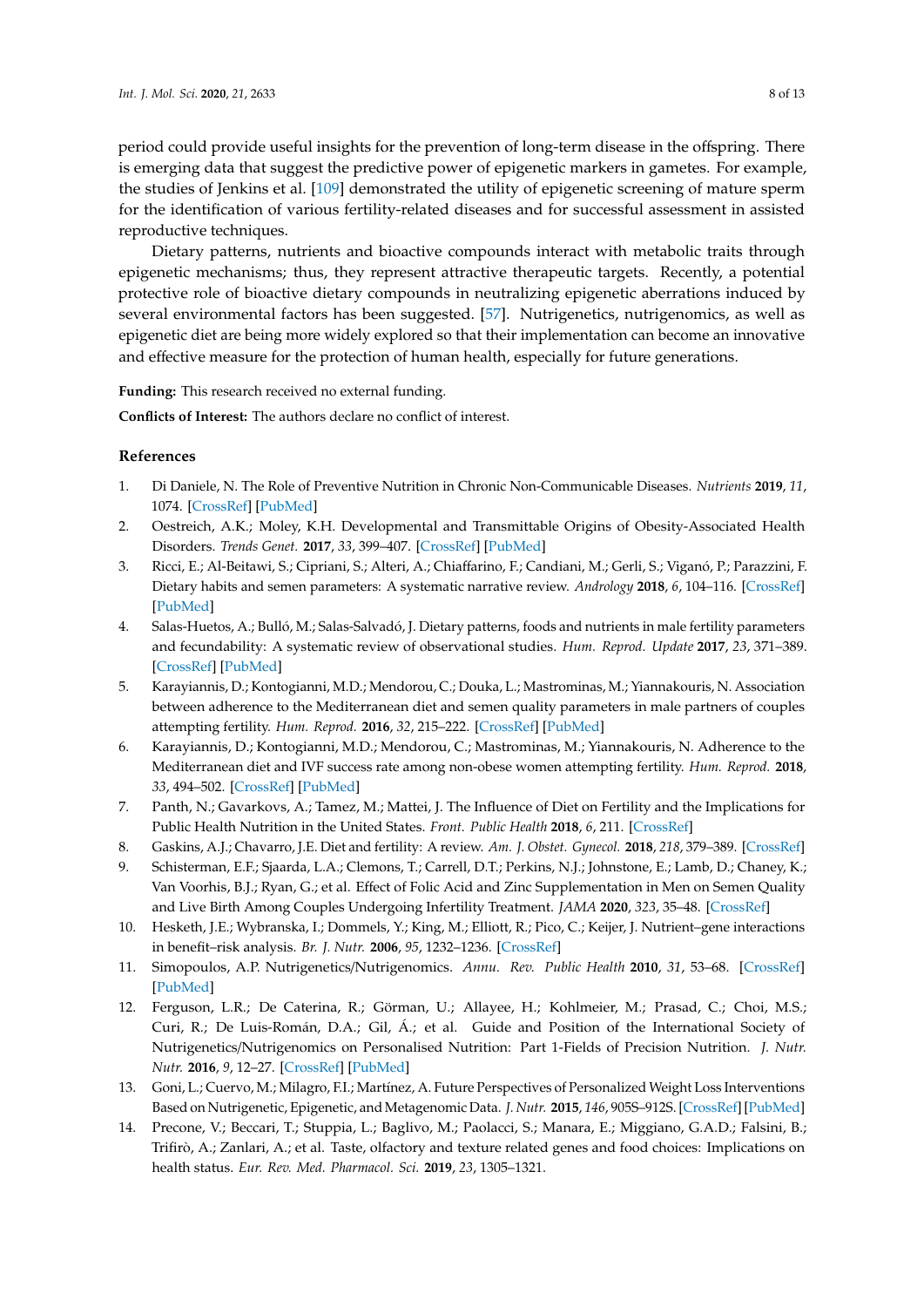- <span id="page-8-0"></span>15. Grimaldi, K. Nutrigenetics and personalized nutrition: Are we ready for DNA-based dietary advice? *Pers. Med.* **2014**, *11*, 297–307. [\[CrossRef\]](http://dx.doi.org/10.2217/pme.14.2)
- <span id="page-8-1"></span>16. De Caterina, R.; El-Sohemy, A. Moving towards Specific Nutrigenetic Recommendation Algorithms: Caffeine, Genetic Variation and Cardiovascular Risk. *J. Nutr. Nutr.* **2016**, *9*, 106–115. [\[CrossRef\]](http://dx.doi.org/10.1159/000446801)
- <span id="page-8-2"></span>17. Frayling, T.M.; Timpson, N.J.; Weedon, M.; Zeggini, E.; Freathy, R.M.; Lin, D.; Perry, J.R.B.; Elliott, K.S.; Lango, H.; Rayner, N.W.; et al. A Common Variant in the FTO Gene Is Associated with Body Mass Index and Predisposes to Childhood and Adult Obesity. *Science* **2007**, *316*, 889–894. [\[CrossRef\]](http://dx.doi.org/10.1126/science.1141634)
- <span id="page-8-4"></span><span id="page-8-3"></span>18. Hetherington, M.M.; Cecil, J.E. Gene-Environment Interactions in Obesity. *Forum Nutr.* **2009**, *63*, 195–203.
- 19. Ortega-Azorín, C.; Sorlí, J.V.; Asensio, E.M.; Coltell, O.; Martínez-González, M.Á.; Salas-Salvadó, J.; Covas, M.I.; Arós, F.; Lapetra, J.; Serra-Majem, L.; et al. Associations of the FTO rs9939609 and the MC4R rs17782313 polymorphisms with type 2 diabetes are modulated by diet, being higher when adherence to the Mediterranean diet pattern is low. *Cardiovasc. Diabetol.* **2012**, *11*, 137.
- <span id="page-8-5"></span>20. Fisher, E.; Boeing, H.; Fritsche, A.; Doering, F.; Joost, H.-G.; Schulze, M.B. Whole-grain consumption and transcription factor-7-like 2 (TCF7L2) rs7903146: Gene–diet interaction in modulating type 2 diabetes risk. *Br. J. Nutr.* **2008**, *101*, 478–481. [\[CrossRef\]](http://dx.doi.org/10.1017/S0007114508020369)
- 21. Hindy, G.; Sonestedt, E.; Ericson, U.; Jing, X.-J.; Zhou, Y.; Hansson, O.; Renström, E.; Wirfält, E.; Orho-Melander, M. Role of TCF7L2 risk variant and dietary fibre intake on incident type 2 diabetes. *Diabetologia* **2012**, *55*, 2646–2654. [\[CrossRef\]](http://dx.doi.org/10.1007/s00125-012-2634-x) [\[PubMed\]](http://www.ncbi.nlm.nih.gov/pubmed/22782288)
- 22. Wirström, T.; Hilding, A.; Gu, H.F.; Ostenson, C.-G.; Björklund, A. Consumption of whole grain reduces risk of deteriorating glucose tolerance, including progression to prediabetes. *Am. J. Clin. Nutr.* **2012**, *97*, 179–187. [\[CrossRef\]](http://dx.doi.org/10.3945/ajcn.112.045583) [\[PubMed\]](http://www.ncbi.nlm.nih.gov/pubmed/23235198)
- <span id="page-8-6"></span>23. López-Ortiz, M.M.; Garay-Sevilla, M.E.; Tejero, M.E.; Pérez-Luque, E. Analysis of the interaction between transcription factor 7-like 2 genetic variants with nopal and wholegrain fibre intake: Effects on anthropometric and metabolic characteristics in type 2 diabetes patients. *Br. J. Nutr.* **2016**, *116*, 969–978. [\[CrossRef\]](http://dx.doi.org/10.1017/S0007114516002798) [\[PubMed\]](http://www.ncbi.nlm.nih.gov/pubmed/27480250)
- <span id="page-8-7"></span>24. Franzago, M.; Fraticelli, F.; Nicolucci, A.; Celentano, C.; Liberati, M.; Stuppia, L.; Vitacolonna, E. Molecular Analysis of a Genetic Variants Panel Related to Nutrients and Metabolism: Association with Susceptibility to Gestational Diabetes and Cardiometabolic Risk in Affected Women. *J. Diabetes Res.* **2017**, *2017*, 4612623. [\[CrossRef\]](http://dx.doi.org/10.1155/2017/4612623) [\[PubMed\]](http://www.ncbi.nlm.nih.gov/pubmed/28133617)
- <span id="page-8-8"></span>25. Franzago, M.; Fraticelli, F.; Marchetti, D.; Celentano, C.; Liberati, M.; Stuppia, L.; Vitacolonna, E. Nutrigenetic variants and cardio-metabolic risk in women with or without gestational diabetes. *Diabetes Res. Clin. Pract.* **2018**, *137*, 64–71. [\[CrossRef\]](http://dx.doi.org/10.1016/j.diabres.2018.01.001)
- <span id="page-8-9"></span>26. Franzago, M.; Fraticelli, F.; Di Nicola, M.; Bianco, F.; Marchetti, D.; Celentano, C.; Liberati, M.; De Caterina, R.; Stuppia, L.; Vitacolonna, E. Early Subclinical Atherosclerosis in Gestational Diabetes: The Predictive Role of Routine Biomarkers and Nutrigenetic Variants. *J. Diabetes Res.* **2018**, *2018*, 9242579. [\[CrossRef\]](http://dx.doi.org/10.1155/2018/9242579)
- <span id="page-8-10"></span>27. Dhurandhar, N.V.; Schoeller, D.; Brown, A.W.; Heymsfield, S.B.; Thomas, D.; Sørensen, T.I.; Speakman, J.R.; Jeansonne, M.; Allison, D.B.; The Energy Balance Measurement Working Group. Energy balance measurement: When something is not better than nothing. *Int. J. Obes.* **2014**, *39*, 1109–1113. [\[CrossRef\]](http://dx.doi.org/10.1038/ijo.2014.199)
- <span id="page-8-11"></span>28. Archer, E.; Marlow, M.L.; Lavie, C.J. Controversy and Debate: Memory Based Methods Paper 3: Nutrition's 'Black Swans': Our reply. *J. Clin. Epidemiol.* **2018**, *104*, 130–135. [\[CrossRef\]](http://dx.doi.org/10.1016/j.jclinepi.2018.07.013)
- <span id="page-8-12"></span>29. Saukko, P.; Reed, M.; Britten, N.; Hogarth, S. Negotiating the boundary between medicine and consumer culture: Online marketing of nutrigenetic tests. *Soc. Sci. Med.* **2009**, *70*, 744–753. [\[CrossRef\]](http://dx.doi.org/10.1016/j.socscimed.2009.10.066)
- <span id="page-8-13"></span>30. Hurlimann, T.; Robitaille, J.; Vohl, M.-C.; Godard, B. Ethical considerations in the implementation of nutrigenetics/nutrigenomics. *Pers. Med.* **2017**, *14*, 75–83. [\[CrossRef\]](http://dx.doi.org/10.2217/pme-2016-0035)
- <span id="page-8-14"></span>31. Burke, L.M.; Trinidad, S.B. The Deceptive Appeal of Direct-to-Consumer Genetics. *Ann. Intern. Med.* **2016**, *164*, 675. [\[CrossRef\]](http://dx.doi.org/10.7326/M16-0257) [\[PubMed\]](http://www.ncbi.nlm.nih.gov/pubmed/26925528)
- <span id="page-8-15"></span>32. Jirtle, R.L.; Skinner, M.K. Environmental epigenomics and disease susceptibility. *Nat. Rev. Genet.* **2007**, *8*, 253–262. [\[CrossRef\]](http://dx.doi.org/10.1038/nrg2045) [\[PubMed\]](http://www.ncbi.nlm.nih.gov/pubmed/17363974)
- <span id="page-8-16"></span>33. Hardy, T.M.; Tollefsbol, T.O. Epigenetic diet: Impact on the epigenome and cancer. *Epigenomics* **2011**, *3*, 503–518. [\[CrossRef\]](http://dx.doi.org/10.2217/epi.11.71) [\[PubMed\]](http://www.ncbi.nlm.nih.gov/pubmed/22022340)
- <span id="page-8-17"></span>34. Kadayifci, F.Z.; Zheng, S.; Pan, Y.-X. Molecular Mechanisms Underlying the Link between Diet and DNA Methylation. *Int. J. Mol. Sci.* **2018**, *19*, 4055. [\[CrossRef\]](http://dx.doi.org/10.3390/ijms19124055) [\[PubMed\]](http://www.ncbi.nlm.nih.gov/pubmed/30558203)
- <span id="page-8-18"></span>35. Bordoni, L.; Gabbianelli, R.; Laura, B.; Gabbianelli, R. Primers on nutrigenetics and nutri(epi)genomics: Origins and development of precision nutrition. *Biochimie* **2019**, *160*, 156–171. [\[CrossRef\]](http://dx.doi.org/10.1016/j.biochi.2019.03.006)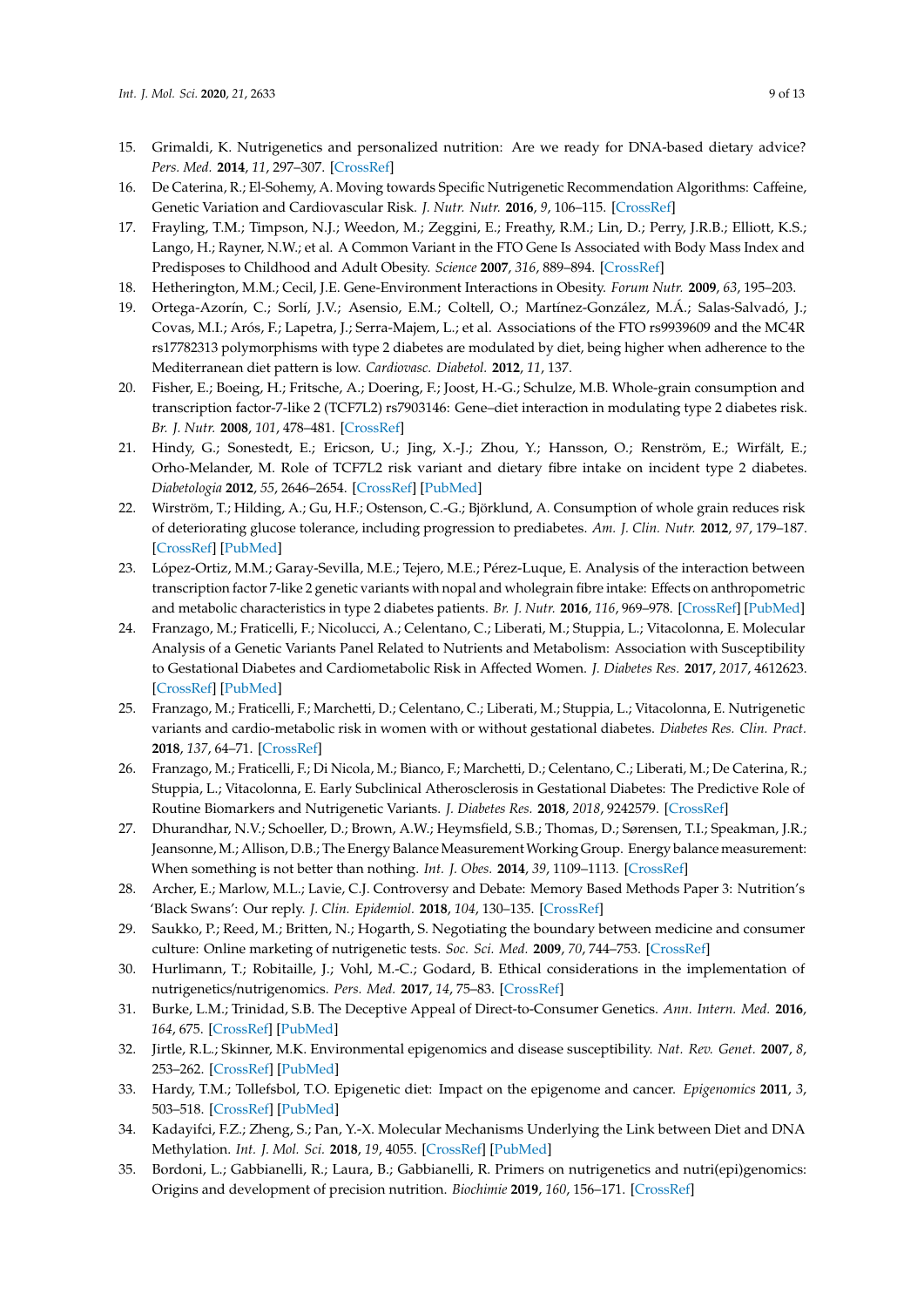- <span id="page-9-0"></span>36. Franzago, M.; Fraticelli, F.; Stuppia, L.; Vitacolonna, E. Nutrigenetics, epigenetics and gestational diabetes: Consequences in mother and child. *Epigenetics* **2019**, *14*, 215–235. [\[CrossRef\]](http://dx.doi.org/10.1080/15592294.2019.1582277)
- <span id="page-9-1"></span>37. Drake, A.J.; McPherson, R.C.; Godfrey, K.M.; Cooper, C.; Lillycrop, K.A.; Hanson, M.; Meehan, R.R.; Seckl, J.R.; Reynolds, R.M. An unbalanced maternal diet in pregnancy associates with offspring epigenetic changes in genes controlling glucocorticoid action and foetal growth. *Clin. Endocrinol.* **2012**, *77*, 808–815. [\[CrossRef\]](http://dx.doi.org/10.1111/j.1365-2265.2012.04453.x)
- <span id="page-9-2"></span>38. Dominguez-Salas, P.; Moore, S.E.; Baker, M.S.; Bergen, A.W.; Cox, S.E.; Dyer, R.A.; Fulford, A.J.; Guan, Y.; Laritsky, E.; Silver, M.J.; et al. Maternal nutrition at conception modulates DNA methylation of human metastable epialleles. *Nat. Commun.* **2014**, *5*, 3746. [\[CrossRef\]](http://dx.doi.org/10.1038/ncomms4746)
- <span id="page-9-3"></span>39. Hjort, L.; Martino, D.; Grunnet, L.G.; Naeem, H.; Maksimovic, J.; Olsson, A.H.; Zhang, C.; Ling, C.; Olsen, S.F.; Saffery, R.; et al. Gestational diabetes and maternal obesity are associated with epigenome-wide methylation changes in children. *JCI Insight* **2018**, *3*, 122572. [\[CrossRef\]](http://dx.doi.org/10.1172/jci.insight.122572)
- <span id="page-9-4"></span>40. Martin, C.; Jima, D.; Sharp, G.C.; McCullough, L.E.; Park, S.S.; Gowdy, K.M.; Skaar, D.; Cowley, M.; Maguire, R.L.; Fuemmeler, B.; et al. Maternal pre-pregnancy obesity, offspring cord blood DNA methylation, and offspring cardiometabolic health in early childhood: An epigenome-wide association study. *Epigenetics* **2019**, *14*, 325–340. [\[CrossRef\]](http://dx.doi.org/10.1080/15592294.2019.1581594)
- <span id="page-9-5"></span>41. Lane, M.; Robker, R.L.; Robertson, S.A. Parenting from before conception. *Scicnce* **2014**, *345*, 756–760. [\[CrossRef\]](http://dx.doi.org/10.1126/science.1254400) [\[PubMed\]](http://www.ncbi.nlm.nih.gov/pubmed/25124428)
- <span id="page-9-6"></span>42. Selesniemi, K.; Lee, H.-J.; Muhlhauser, A.; Tilly, J.L. Prevention of maternal aging-associated oocyte aneuploidy and meiotic spindle defects in mice by dietary and genetic strategies. *Proc. Natl. Acad. Sci. USA* **2011**, *108*, 12319–12324. [\[CrossRef\]](http://dx.doi.org/10.1073/pnas.1018793108) [\[PubMed\]](http://www.ncbi.nlm.nih.gov/pubmed/21730149)
- <span id="page-9-7"></span>43. Nehra, D.; Le, H.D.; Fallon, E.M.; Carlson, S.J.; Woods, D.; White, Y.A.; Pan, A.H.; Guo, L.; Rodig, S.J.; Tilly, J.L.; et al. Prolonging the female reproductive lifespan and improving egg quality with dietary omega-3 fatty acids. *Aging Cell* **2012**, *11*, 1046–1054. [\[CrossRef\]](http://dx.doi.org/10.1111/acel.12006) [\[PubMed\]](http://www.ncbi.nlm.nih.gov/pubmed/22978268)
- <span id="page-9-8"></span>44. Dolinoy, D.C.; Huang, D.; Jirtle, R.L. Maternal nutrient supplementation counteracts bisphenol A-induced DNA hypomethylation in early development. *Proc. Natl. Acad. Sci. USA* **2007**, *104*, 13056–13061. [\[CrossRef\]](http://dx.doi.org/10.1073/pnas.0703739104) [\[PubMed\]](http://www.ncbi.nlm.nih.gov/pubmed/17670942)
- <span id="page-9-9"></span>45. Stuppia, L.; Franzago, M.; Ballerini, P.; Gatta, V.; Antonucci, I. Epigenetics and male reproduction: The consequences of paternal lifestyle on fertility, embryo development, and children lifetime health. *Clin. Epigenetics* **2015**, *7*, 120. [\[CrossRef\]](http://dx.doi.org/10.1186/s13148-015-0155-4)
- <span id="page-9-10"></span>46. Morgan, C.P.; Chan, J.C.; Bale, T.L. Driving the Next Generation: Paternal Lifetime Experiences Transmitted via Extracellular Vesicles and Their Small RNA Cargo. *Boil. Psychiatry* **2019**, *85*, 164–171. [\[CrossRef\]](http://dx.doi.org/10.1016/j.biopsych.2018.09.007)
- <span id="page-9-11"></span>47. Franzago, M.; La Rovere, M.; Franchi, P.G.; Vitacolonna, E.; Stuppia, L. Epigenetics and human reproduction: The primary prevention of the noncommunicable diseases. *Epigenomics* **2019**, *11*, 1441–1460. [\[CrossRef\]](http://dx.doi.org/10.2217/epi-2019-0163)
- <span id="page-9-12"></span>48. Donkin, I.; Versteyhe, S.; Ingerslev, L.R.; Qian, K.; Mechta, M.; Nordkap, L.; Mortensen, B.; Appel, E.V.R.; Jørgensen, N.; Kristiansen, V.B.; et al. Obesity and Bariatric Surgery Drive Epigenetic Variation of Spermatozoa in Humans. *Cell Metab.* **2016**, *23*, 369–378. [\[CrossRef\]](http://dx.doi.org/10.1016/j.cmet.2015.11.004)
- <span id="page-9-13"></span>49. Soubry, A.; Guo, S.; Huang, Z.; Hoyo, C.; Romanus, S.; Price, T.; Murphy, S.K. Obesity-related DNA methylation at imprinted genes in human sperm: Results from the TIEGER study. *Clin. Epigenetics* **2016**, *8*, 51. [\[CrossRef\]](http://dx.doi.org/10.1186/s13148-016-0217-2)
- <span id="page-9-14"></span>50. Dupont, C.; Kappeler, L.; Saget, S.; Grandjean, V.; Lévy, R. Role of miRNA in the Transmission of Metabolic Diseases Associated With Paternal Diet-Induced Obesity. *Front. Genet.* **2019**, *10*, 337. [\[CrossRef\]](http://dx.doi.org/10.3389/fgene.2019.00337)
- <span id="page-9-15"></span>51. Bygren, L.; Kaati, G.; Edvinsson, S. Longevity determined by paternal ancestors' nutrition during their slow growth period. *Acta Biotheor.* **2001**, *49*, 53–59. [\[CrossRef\]](http://dx.doi.org/10.1023/A:1010241825519) [\[PubMed\]](http://www.ncbi.nlm.nih.gov/pubmed/11368478)
- 52. Kaati, G.; Bygren, L.; Edvinsson, S. Cardiovascular and diabetes mortality determined by nutrition during parents' and grandparents' slow growth period. *Eur. J. Hum. Genet.* **2002**, *10*, 682–688. [\[CrossRef\]](http://dx.doi.org/10.1038/sj.ejhg.5200859) [\[PubMed\]](http://www.ncbi.nlm.nih.gov/pubmed/12404098)
- <span id="page-9-16"></span>53. Kaati, G.; Bygren, L.O.; Pembrey, M.; Sjöström, M. Transgenerational response to nutrition, early life circumstances and longevity. *Eur. J. Hum. Genet.* **2007**, *15*, 784–790. [\[CrossRef\]](http://dx.doi.org/10.1038/sj.ejhg.5201832) [\[PubMed\]](http://www.ncbi.nlm.nih.gov/pubmed/17457370)
- <span id="page-9-17"></span>54. Hochberg, Z.; Feil, R.; Constancia, M.; Fraga, M.; Junien, C.; Carel, J.-C.; Boileau, P.; Le Bouc, Y.; Deal, C.L.; Lillycrop, K.; et al. Child health, developmental plasticity, and epigenetic programming. *Endocr. Rev.* **2010**, *32*, 159–224. [\[CrossRef\]](http://dx.doi.org/10.1210/er.2009-0039)
- 55. Daxinger, L.; Whitelaw, E. Understanding transgenerational epigenetic inheritance via the gametes in mammals. *Nat. Rev. Genet.* **2012**, *13*, 153–162. [\[CrossRef\]](http://dx.doi.org/10.1038/nrg3188)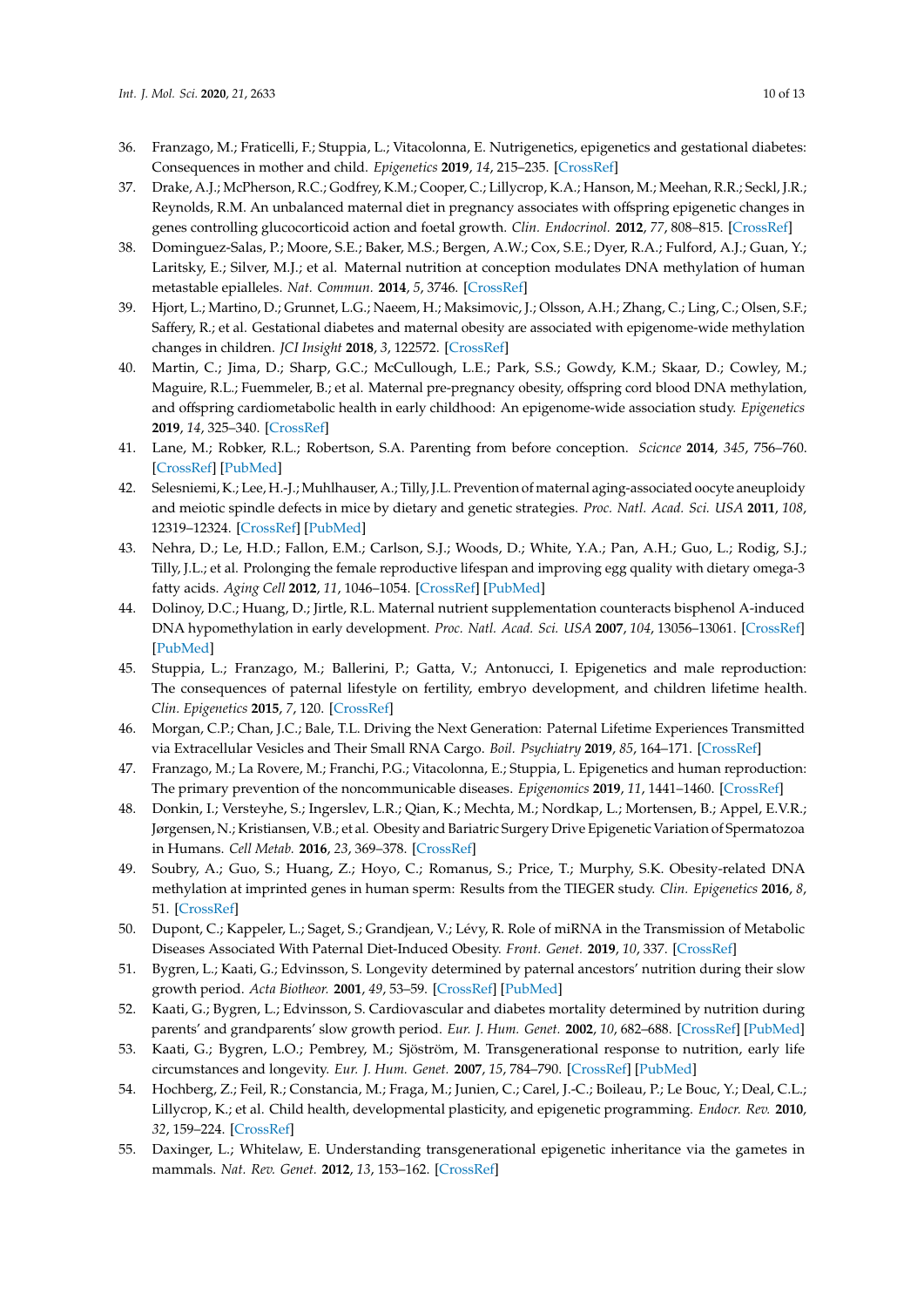- <span id="page-10-0"></span>56. Schagdarsurengin, U.; Steger, K. Epigenetics in male reproduction: Effect of paternal diet on sperm quality and offspring health. *Nat. Rev. Urol.* **2016**, *13*, 584–595. [\[CrossRef\]](http://dx.doi.org/10.1038/nrurol.2016.157)
- <span id="page-10-1"></span>57. Li, S.; Chen, M.; Li, Y.; Tollefsbol, T.O. Prenatal epigenetics diets play protective roles against environmental pollution. *Clin. Epigenetics* **2019**, *11*, 82. [\[CrossRef\]](http://dx.doi.org/10.1186/s13148-019-0659-4)
- <span id="page-10-2"></span>58. Archer, E. In reply—Maternal, paternal, and societal efforts are needed to "cure" childhood obesity. *Mayo Clin. Proc.* **2015**, *90*, 555–557. [\[CrossRef\]](http://dx.doi.org/10.1016/j.mayocp.2015.01.020)
- <span id="page-10-3"></span>59. Bonduriansky, R.; Day, T. Nongenetic Inheritance and Its Evolutionary Implications. *Annu. Rev. Ecol. Evol. Syst.* **2009**, *40*, 103–125. [\[CrossRef\]](http://dx.doi.org/10.1146/annurev.ecolsys.39.110707.173441)
- 60. Bonduriansky, R.; Crean, A.J.; Day, T. The implications of nongenetic inheritance for evolution in changing environments. *Evol. Appl.* **2011**, *5*, 192–201. [\[CrossRef\]](http://dx.doi.org/10.1111/j.1752-4571.2011.00213.x)
- <span id="page-10-4"></span>61. Bonduriansky, R.; Day, T. *Extended Heredity: A New Understanding of Inheritance and Evolution*; Princeton University Press: Princeton, NJ, USA, 2018.
- <span id="page-10-5"></span>62. Archer, E. The childhood obesity epidemic as a result of nongenetic evolution: The maternal resources hypothesis. *Mayo Clin. Proc.* **2014**, *90*, 77–92. [\[CrossRef\]](http://dx.doi.org/10.1016/j.mayocp.2014.08.006) [\[PubMed\]](http://www.ncbi.nlm.nih.gov/pubmed/25440888)
- 63. Archer, E.; Lavie, C.J.; Hill, J.O. The Contributions of 'Diet', 'Genes', and Physical Activity to the Etiology of Obesity: Contrary Evidence and Consilience. *Prog. Cardiovasc. Dis.* **2018**, *61*, 89–102. [\[CrossRef\]](http://dx.doi.org/10.1016/j.pcad.2018.06.002) [\[PubMed\]](http://www.ncbi.nlm.nih.gov/pubmed/29906484)
- <span id="page-10-6"></span>64. Archer, E.; Pavela, G.; McDonald, S.; Lavie, C.J.; Hill, J.O. Cell-Specific "Competition for Calories" Drives Asymmetric Nutrient-Energy Partitioning, Obesity, and Metabolic Diseases in Human and Non-human Animals. *Front. Physiol.* **2018**, *9*, 1053. [\[CrossRef\]](http://dx.doi.org/10.3389/fphys.2018.01053) [\[PubMed\]](http://www.ncbi.nlm.nih.gov/pubmed/30147656)
- <span id="page-10-7"></span>65. Archer, E. In Defense of Sugar: A Critique of Diet-Centrism. *Prog. Cardiovasc. Dis.* **2018**, *61*, 10–19. [\[CrossRef\]](http://dx.doi.org/10.1016/j.pcad.2018.04.007)
- <span id="page-10-8"></span>66. Archer, E. The Demonization of 'Diet' Is Nothing New. *Prog. Cardiovasc. Dis.* **2018**, *61*, 386–387. [\[CrossRef\]](http://dx.doi.org/10.1016/j.pcad.2018.07.013)
- <span id="page-10-9"></span>67. Archer, E.; Lavie, C.J.; Hill, J.O. The Failure to Measure Dietary Intake Engendered a Fictional Discourse on Diet-Disease Relations. *Front. Nutr.* **2018**, *5*, 105. [\[CrossRef\]](http://dx.doi.org/10.3389/fnut.2018.00105)
- <span id="page-10-10"></span>68. Doaei, S.; Kalantari, N.; Izadi, P.; Salonurmi, T.; Jarrahi, A.M.; Rafieifar, S.; Tabesh, G.A.; Rahimzadeh, G.; Gholamalizadeh, M.; Goodarzi, M.O. Changes in FTO and IRX3 gene expression in obese and overweight male adolescents undergoing an intensive lifestyle intervention and the role of FTO genotype in this interaction. *J. Transl. Med.* **2019**, *17*, 176. [\[CrossRef\]](http://dx.doi.org/10.1186/s12967-019-1921-4)
- <span id="page-10-11"></span>69. Doaei, S.; Kalantari, N.; Izadi, P.; Salonurmi, T.; Jarrahi, A.M.; Rafieifar, S.; Tabesh, G.A.; Rahimzadeh, G.; Gholamalizadeh, M.; Goodarzi, M.O. Interactions between macro-nutrients' intake, FTO and IRX3 gene expression, and FTO genotype in obese and overweight male adolescents. *Adipocyte* **2019**, *8*, 386–391. [\[CrossRef\]](http://dx.doi.org/10.1080/21623945.2019.1693745)
- <span id="page-10-12"></span>70. Sandovici, I.; Smith, N.H.; Nitert, M.D.; Ackers-Johnson, M.; Uribe-Lewis, S.; Ito, Y.; Jones, R.H.; Marquez, V.E.; Cairns, W.; Tadayyon, M.; et al. Maternal diet and aging alter the epigenetic control of a promoter-enhancer interaction at the Hnf4a gene in rat pancreatic islets. *Proc. Natl. Acad. Sci. USA* **2011**, *108*, 5449–5454. [\[CrossRef\]](http://dx.doi.org/10.1073/pnas.1019007108)
- 71. Borengasser, S.J.; Zhong, Y.; Kang, P.; Lindsey, F.; Ronis, M.J.J.; Badger, T.M.; Gomez-Acevedo, H.; Shankar, K. Maternal obesity enhances white adipose tissue differentiation and alters genome-scale DNA methylation in male rat offspring. *Endocrinology* **2013**, *154*, 4113–4125. [\[CrossRef\]](http://dx.doi.org/10.1210/en.2012-2255)
- 72. Zhang, Y.; Wang, H.; Zhou, D.; Moody, L.; Lezmi, S.; Chen, H.; Pan, Y.-X. High-fat diet caused widespread epigenomic differences on hepatic methylome in rat. *Physiol. Genom.* **2015**, *47*, 514–523. [\[CrossRef\]](http://dx.doi.org/10.1152/physiolgenomics.00110.2014) [\[PubMed\]](http://www.ncbi.nlm.nih.gov/pubmed/26199400)
- 73. Wankhade, U.; Zhong, Y.; Kang, P.; Alfaro, M.; Chintapalli, S.V.; Thakali, K.M.; Shankar, K. Enhanced offspring predisposition to steatohepatitis with maternal high-fat diet is associated with epigenetic and microbiome alterations. *PLoS ONE* **2017**, *12*, e0175675. [\[CrossRef\]](http://dx.doi.org/10.1371/journal.pone.0175675) [\[PubMed\]](http://www.ncbi.nlm.nih.gov/pubmed/28414763)
- <span id="page-10-13"></span>74. Nazari, Z.; Shahryari, A.; Ghafari, S.; Nabiuni, M.; Golalipour, M.J. In Utero Exposure to Gestational Diabetes Alters DNA Methylation and Gene Expression of CDKN2A/B in Langerhans Islets of Rat Offspring. *Cell J.* **2019**, *22*, 203–211. [\[PubMed\]](http://www.ncbi.nlm.nih.gov/pubmed/31721535)
- <span id="page-10-14"></span>75. Côté, S.; Gagné-Ouellet, V.; Guay, S.-P.; Allard, C.; Houde, A.-A.; Perron, P.; Baillargeon, J.-P.; Gaudet, D.; Guérin, R.; Brisson, D.; et al. PPARGC1 $\alpha$  gene DNA methylation variations in human placenta mediate the link between maternal hyperglycemia and leptin levels in newborns. *Clin. Epigenetics* **2016**, *8*, 72. [\[CrossRef\]](http://dx.doi.org/10.1186/s13148-016-0239-9)
- 76. Chen, P.; Piaggi, P.; Traurig, M.; Bogardus, C.; Knowler, W.C.; Baier, L.J.; Hanson, R.L. Differential methylation of genes in individuals exposed to maternal diabetes in utero. *Diabetologia* **2017**, *60*, 645–655. [\[CrossRef\]](http://dx.doi.org/10.1007/s00125-016-4203-1)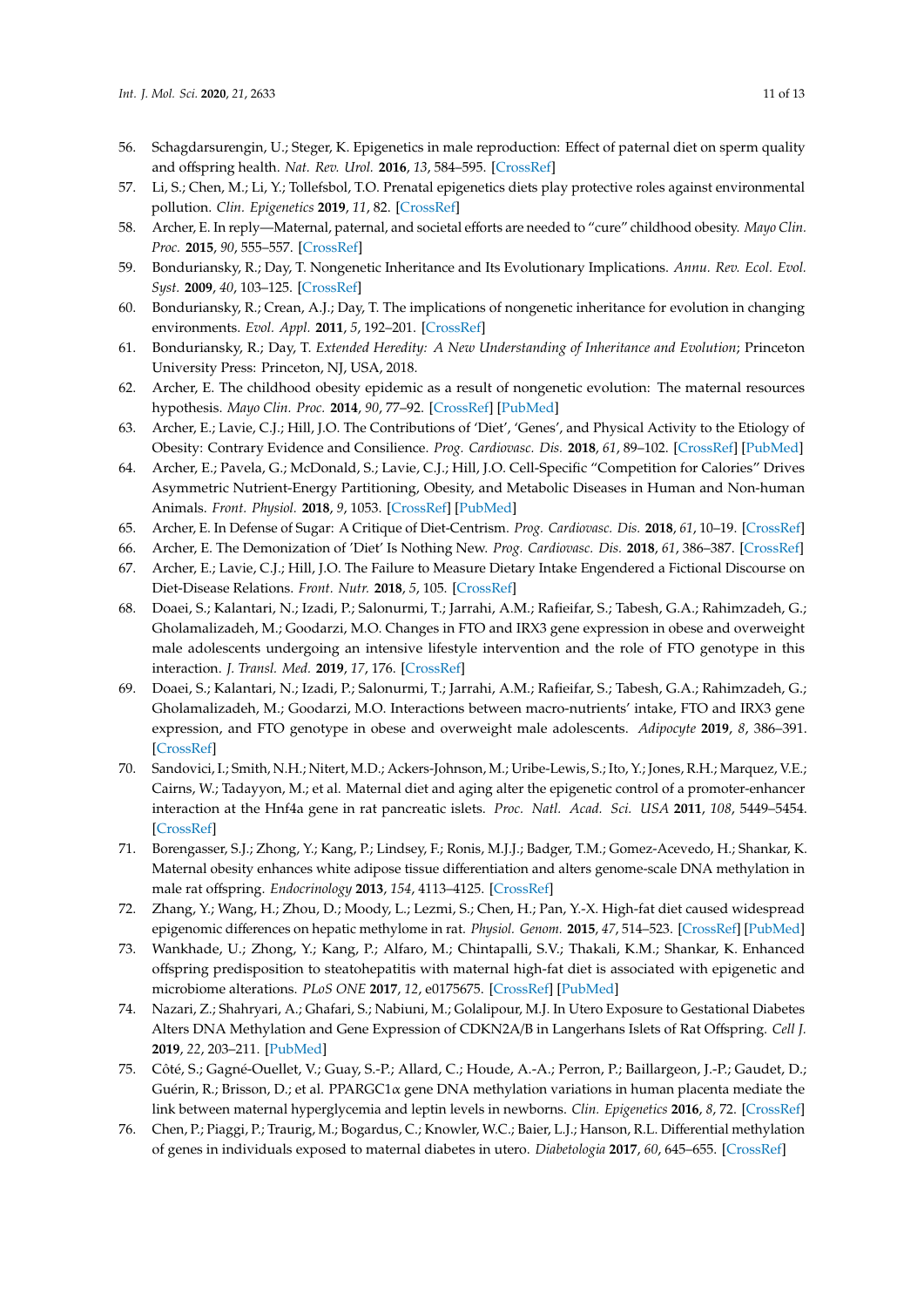- 77. Gagné-Ouellet, V.; Houde, A.-A.; Guay, S.-P.; Perron, P.; Gaudet, D.; Guérin, R.; Jean-Patrice, B.; Hivert, M.-F.; Brisson, D.; Bouchard, L. Placental lipoprotein lipase DNA methylation alterations are associated with gestational diabetes and body composition at 5 years of age. *Epigenetics* **2017**, *12*, 616–625. [\[CrossRef\]](http://dx.doi.org/10.1080/15592294.2017.1322254)
- 78. Cardenas, A.; Gagné-Ouellet, V.; Allard, C.; Brisson, D.; Perron, P.; Bouchard, L.; Hivert, M.-F. Placental DNA Methylation Adaptation to Maternal Glycemic Response in Pregnancy. *Diabetes* **2018**, *67*, 1673–1683. [\[CrossRef\]](http://dx.doi.org/10.2337/db18-0123)
- <span id="page-11-0"></span>79. Howe, C.G.; Cox, B.; Fore, R.; Jungius, J.; Kvist, T.; Lent, S.; Miles, H.E.; Salas, L.A.; Rifas-Shiman, S.; Starling, A.P.; et al. Maternal Gestational Diabetes Mellitus and Newborn DNA Methylation: Findings From the Pregnancy and Childhood Epigenetics Consortium. *Diabetes Care* **2019**, *43*, 98–105. [\[CrossRef\]](http://dx.doi.org/10.2337/dc19-0524)
- <span id="page-11-1"></span>80. Fernandez-Twinn, D.S.; Alfaradhi, M.Z.; Martin-Gronert, M.S.; Duque-Guimaraes, D.E.; Piekarz, A.; Ferland-McCollough, D.; Bushell, M.; Ozanne, S.E. Downregulation of IRS-1 in adipose tissue of offspring of obese mice is programmed cell-autonomously through post-transcriptional mechanisms. *Mol. Metab.* **2014**, *3*, 325–333. [\[CrossRef\]](http://dx.doi.org/10.1016/j.molmet.2014.01.007)
- <span id="page-11-2"></span>81. Benatti, R.O.; Melo, A.M.; Borges, F.O.; Ignacio-Souza, L.M.; Simino, L.A.P.; Milanski, M.; Velloso, L.A.; Torsoni, M.A.; Torsoni, A.S. Maternal high-fat diet consumption modulates hepatic lipid metabolism and microRNA-122 (miR-122) and microRNA-370 (miR-370) expression in offspring. *Br. J. Nutr.* **2014**, *111*, 2112–2122. [\[CrossRef\]](http://dx.doi.org/10.1017/S0007114514000579)
- 82. Soubry, A.; Schildkraut, J.M.; Murtha, A.P.; Wang, F.; Huang, Z.; Bernal, A.; Kurtzberg, J.; Jirtle, R.L.; Murphy, S.K.; Hoyo, C. Paternal obesity is associated with IGF2 hypomethylation in newborns: Results from a Newborn Epigenetics Study (NEST) cohort. *BMC Med.* **2013**, *11*, 29. [\[CrossRef\]](http://dx.doi.org/10.1186/1741-7015-11-29) [\[PubMed\]](http://www.ncbi.nlm.nih.gov/pubmed/23388414)
- <span id="page-11-4"></span>83. Barbosa, T.D.C.; Ingerslev, L.R.; Alm, P.S.; Versteyhe, S.; Massart, J.; Rasmussen, M.; Donkin, I.; Sjögren, R.; Mudry, J.M.; Vetterli, L.; et al. High-fat diet reprograms the epigenome of rat spermatozoa and transgenerationally affects metabolism of the offspring. *Mol. Metab.* **2015**, *5*, 184–197. [\[CrossRef\]](http://dx.doi.org/10.1016/j.molmet.2015.12.002) [\[PubMed\]](http://www.ncbi.nlm.nih.gov/pubmed/26977389)
- 84. Chen, Q.; Yan, M.; Cao, Z.; Li, X.; Zhang, Y.; Shi, J.; Feng, G.; Peng, H.; Zhang, X.; Qian, J.; et al. Sperm tsRNAs contribute to intergenerational inheritance of an acquired metabolic disorder. *Science* **2015**, *351*, 397–400. [\[CrossRef\]](http://dx.doi.org/10.1126/science.aad7977) [\[PubMed\]](http://www.ncbi.nlm.nih.gov/pubmed/26721680)
- <span id="page-11-7"></span>85. Watkins, A.J.; Dias, I.H.; Tsuro, H.; Allen, D.; Emes, R.D.; Moreton, J.; Wilson, R.; Ingram, R.J.M.; Sinclair, K.D. Paternal diet programs offspring health through sperm- and seminal plasma-specific pathways in mice. *Proc. Natl. Acad. Sci. USA* **2018**, *115*, 10064–10069. [\[CrossRef\]](http://dx.doi.org/10.1073/pnas.1806333115) [\[PubMed\]](http://www.ncbi.nlm.nih.gov/pubmed/30150380)
- <span id="page-11-3"></span>86. Bodden, C.; Hannan, A.J.; Reichelt, A.C. Diet-Induced Modification of the Sperm Epigenome Programs Metabolism and Behavior. *Trends Endocrinol. Metab.* **2020**, *31*, 131–149. [\[CrossRef\]](http://dx.doi.org/10.1016/j.tem.2019.10.005)
- <span id="page-11-5"></span>87. Ng, S.-F.; Lin, R.C.Y.; Laybutt, D.R.; Barrès, R.; Owens, J.; Morris, M.J. Chronic high-fat diet in fathers programs β-cell dysfunction in female rat offspring. *Nature* **2010**, *467*, 963–966. [\[CrossRef\]](http://dx.doi.org/10.1038/nature09491)
- 88. Mitchell, M.; Bakos, H.W.; Lane, M. Paternal diet-induced obesity impairs embryo development and implantation in the mouse. *Fertil. Steril.* **2011**, *95*, 1349–1353. [\[CrossRef\]](http://dx.doi.org/10.1016/j.fertnstert.2010.09.038)
- <span id="page-11-6"></span>89. Fullston, T.; Teague, E.M.C.O.; Palmer, N.O.; De Blasio, M.; Mitchell, M.; Corbett, M.; Print, C.; Owens, J.A.; Lane, M. Paternal obesity initiates metabolic disturbances in two generations of mice with incomplete penetrance to the F 2 generation and alters the transcriptional profile of testis and sperm microRNA content. *FASEB J.* **2013**, *27*, 4226–4243. [\[CrossRef\]](http://dx.doi.org/10.1096/fj.12-224048)
- <span id="page-11-8"></span>90. Govic, A.; Penman, J.; Tammer, A.H.; Paolini, A.G.; Information, P.E.K.F.C. Paternal calorie restriction prior to conception alters anxiety-like behavior of the adult rat progeny. *Psychoneuroendocrinology* **2016**, *64*, 1–11. [\[CrossRef\]](http://dx.doi.org/10.1016/j.psyneuen.2015.10.020)
- 91. Anderson, L.M.; Riffle, L.; Wilson, R.; Travlos, G.S.; Lubomirski, M.S.; Alvord, W.G. Preconceptional fasting of fathers alters serum glucose in offspring of mice. *Nutrition* **2006**, *22*, 327–331. [\[CrossRef\]](http://dx.doi.org/10.1016/j.nut.2005.09.006)
- 92. Carone, B.R.; Fauquier, L.; Habib, N.; Shea, J.M.; Hart, C.E.; Li, R.; Bock, C.; Li, C.; Gu, H.; Zamore, P.; et al. Paternally Induced Transgenerational Environmental Reprogramming of Metabolic Gene Expression in Mammals. *Cell* **2010**, *143*, 1084–1096. [\[CrossRef\]](http://dx.doi.org/10.1016/j.cell.2010.12.008) [\[PubMed\]](http://www.ncbi.nlm.nih.gov/pubmed/21183072)
- 93. Watkins, A.J.; Sinclair, K.D. Paternal low protein diet affects adult offspring cardiovascular and metabolic function in mice. *Am. J. Physiol. Circ. Physiol.* **2014**, *306*, H1444–H1452. [\[CrossRef\]](http://dx.doi.org/10.1152/ajpheart.00981.2013) [\[PubMed\]](http://www.ncbi.nlm.nih.gov/pubmed/24658019)
- <span id="page-11-9"></span>94. Ly, N.H.; Maekawa, T.; Yoshida, K.; Liu, Y.; Muratani, M.; Ishii, S. RNA-Sequencing Analysis of Paternal Low-Protein Diet-Induced Gene Expression Change in Mouse Offspring Adipocytes. *G3 (Bethesda)* **2019**, *9*, 2161–2170. [\[CrossRef\]](http://dx.doi.org/10.1534/g3.119.400181) [\[PubMed\]](http://www.ncbi.nlm.nih.gov/pubmed/31289120)